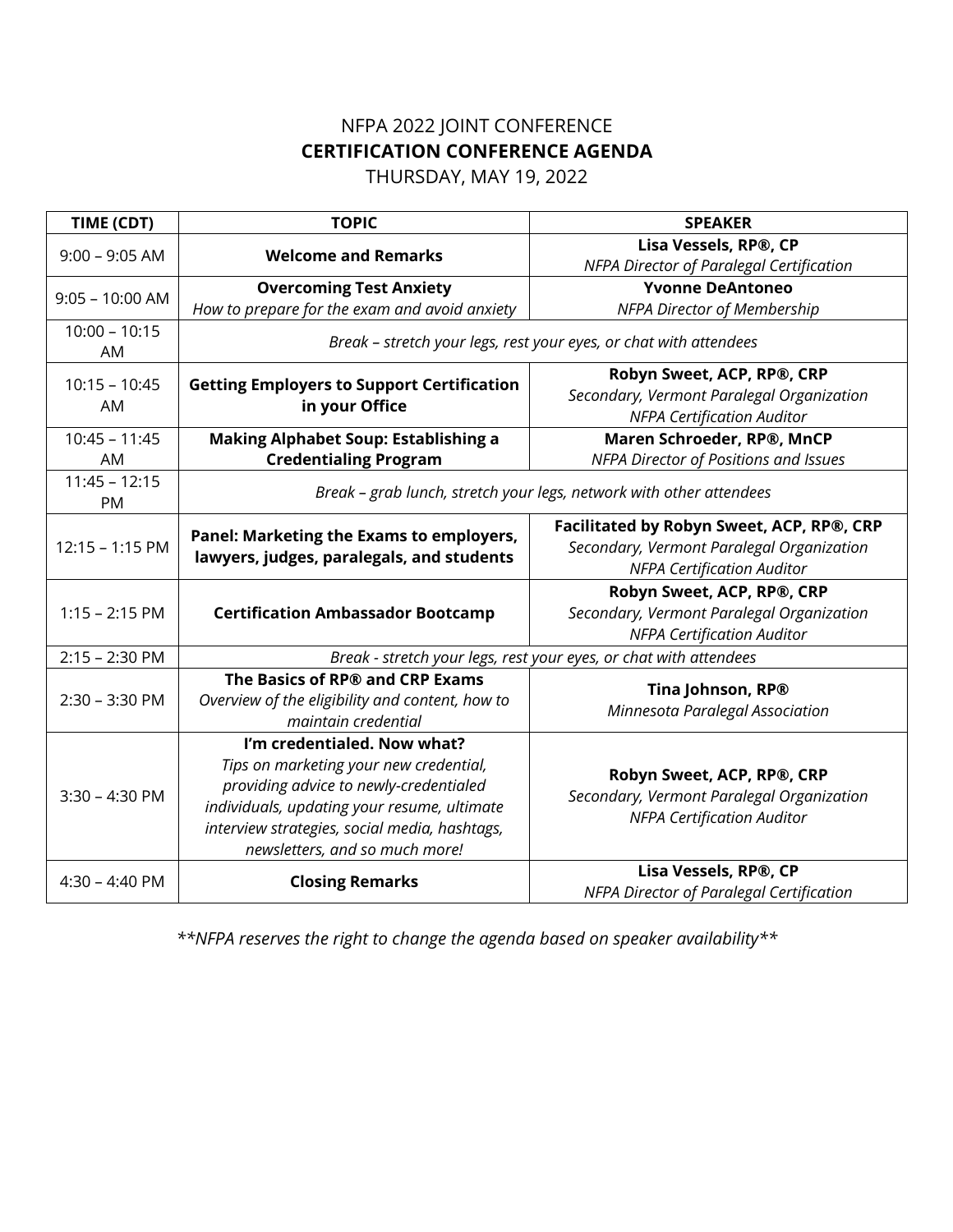## **Speakers**



**Yvonne Lewis DeAntoneo** *Director of Membership, NFPA*

Yvonne Lewis DeAntoneo is the NFPA Vice President and Director of Membership. She is responsible for guiding NFPA in attracting and retaining members.

Yvonne Lewis DeAntoneo has been a paralegal, specializing in litigation, since 1988. She began her career in personal injury. Since then, she has also worked in medical malpractice, nursing home defense, mass torts (including medical device litigation, asbestos and tobacco

litigation), and nursing home defense. Yvonne has been working in house for various insurance companies for the last twelve years. She is currently a paralegal with State Farm where she works for their local in-house brank, Missie Hendry & Associates, based out of St. Petersburg, Florida.

This is Yvonne's second time wearing the membership hat for NFPA. She previously served as the Vice President and Director of Membership from 2015 to 2019. Prior to that role, Yvonne served as the Region III Director from 2013 until 2015.

In addition to serving on the local board, Yvonne has held various leadership roles with the Tampa Bay Paralegal Association. She was a founding member and the first President of the TBPA upon its formation in 2019.

Yvonne received her Associates in Science in Paralegal Studies from her local college, St. Petersburg College. She continued her education at the University of South Florida and received a Bachelor of Art in English and American Literature.

Personally, Yvonne is the mother of two beautiful teenage girls who fill her life with a lot of love, laughter, joy and a tad bit of worry. When not working or volunteering, Yvonne enjoys spending time with family and friends or reading.



#### **Tina Johnson, RP®**

*Certification Ambassador, Minnesota Paralegal Association* Tina M. Johnson is a PACE® Registered Paralegal with Kennedy & Ruhsam Law Office, P.A. in Eagan, Minnesota, and has over 20 years of experience assisting with all aspects of estate and trust administrations, including drafting probate documents, transferring assets, preparing annual accountings, as well as preparing and filing estate tax and fiduciary income tax returns. She is Certification Ambassador Chair for the Minnesota Paralegal Association. In 2020, Ms. Johnson received the MPA Barb Peppersack Lifetime Service award for her dedication, leadership, and years of experience as a paralegal.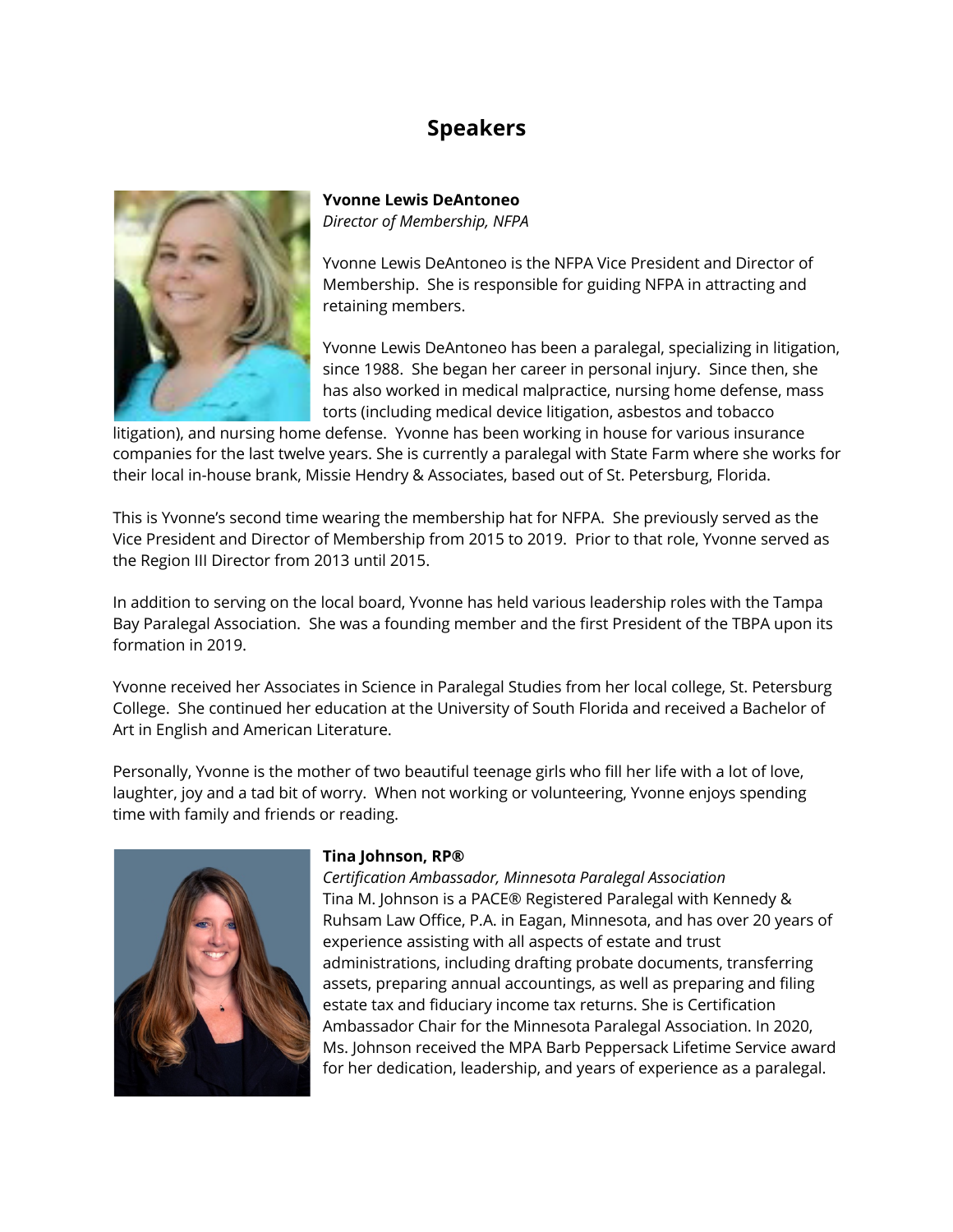

#### **Maren Schroeder, MBA, RP**!**, MnCP**

*Member, Standing Committee for the Legal Paraprofessional Pilot Project Director of Positions & Issues, NFPA*

Maren Schroeder, MBA, RP®, MnCP is a PACE Registered and Minnesota Certified paralegal born and raised in Stewartville, Minnesota. She has an undergraduate degree in Paralegal Studies and an MBA with an emphasis in legal administration. Schroeder has experience in intellectual property, civil litigation, family law, criminal defense, non-profit organization, and complex bankruptcy matters. She

provides virtual freelance paralegal services for attorneys throughout the United States, and is the Policy Director of Sensible Change Minnesota, working on medical cannabis access and opioid overdose prevention measures at the Minnesota legislature.

Ms. Schroeder is the current Director of Positions & Issues for the National Federation of Paralegal Associations, Inc., and previously served seven years on the Board of Directors for the Minnesota Paralegal Association (MPA) most recently as the Director of Positions and Issues. Passionate about access to justice, she previously served on the Minnesota State Bar Association Task Force on Alternative Legal Models from 2015-2017 and the Minnesota Supreme Court Implementation Committee for the Legal Paraprofessional Practice Pilot Project from 2019-2020; and was appointed to the Minnesota Standing Committee for the Legal Paraprofessional Pilot Project in December 2020. Ms. Schroeder is the recipient of several awards including the 2020 NFPA Justice Champion Award, the inaugural Minnesota Cannabis Culture Award for Medical Cannabis Advocacy, and the 2016 Outstanding Paralegal of the Year Award from the Minnesota Paralegal Association.

Ms. Schroeder has served on the Stewartville Planning & Zoning Commission since 2013, serving as Chair from 2016-2017, and was a member of the Task Force that developed the City's dog park. She also volunteers her time as a civil and family mediator for Mediation and Conflict Solutions, a sexual assault crisis advocate for Victim Services of Dodge, Filmore, and Olmsted Counties, and is an appointee to the Minnesota Taskforce on Medical Cannabis Therapeutic Research.



#### **Nita Serrano, ACP, RP®, AACP, FRP** *Board Advisor, NFPA*

Nita Serrano, ACP, RP®, FRP, AACP, is a Litigation Paralegal in Tampa, Florida working in the area General Casualty handling all aspects of cases from case inception through trial preparation and participation. Nita has been a paralegal for most of her adult life, four of those years as a freelance paralegal. Nita specializes in the areas of civil litigation, insurance defense, medical malpractice, personal injury, nursing home, general negligence, criminal and family law. Nita is also a Florida Notary Public and Florida Remote Online Notary Public.

Nita earned her Associate's Degree in Paralegal Studies from Florida Metropolitan University in 2000, her designation as a PACE Registered

Paralegal (RP®) from the National Federation of Paralegal Associations in March, 2007; her